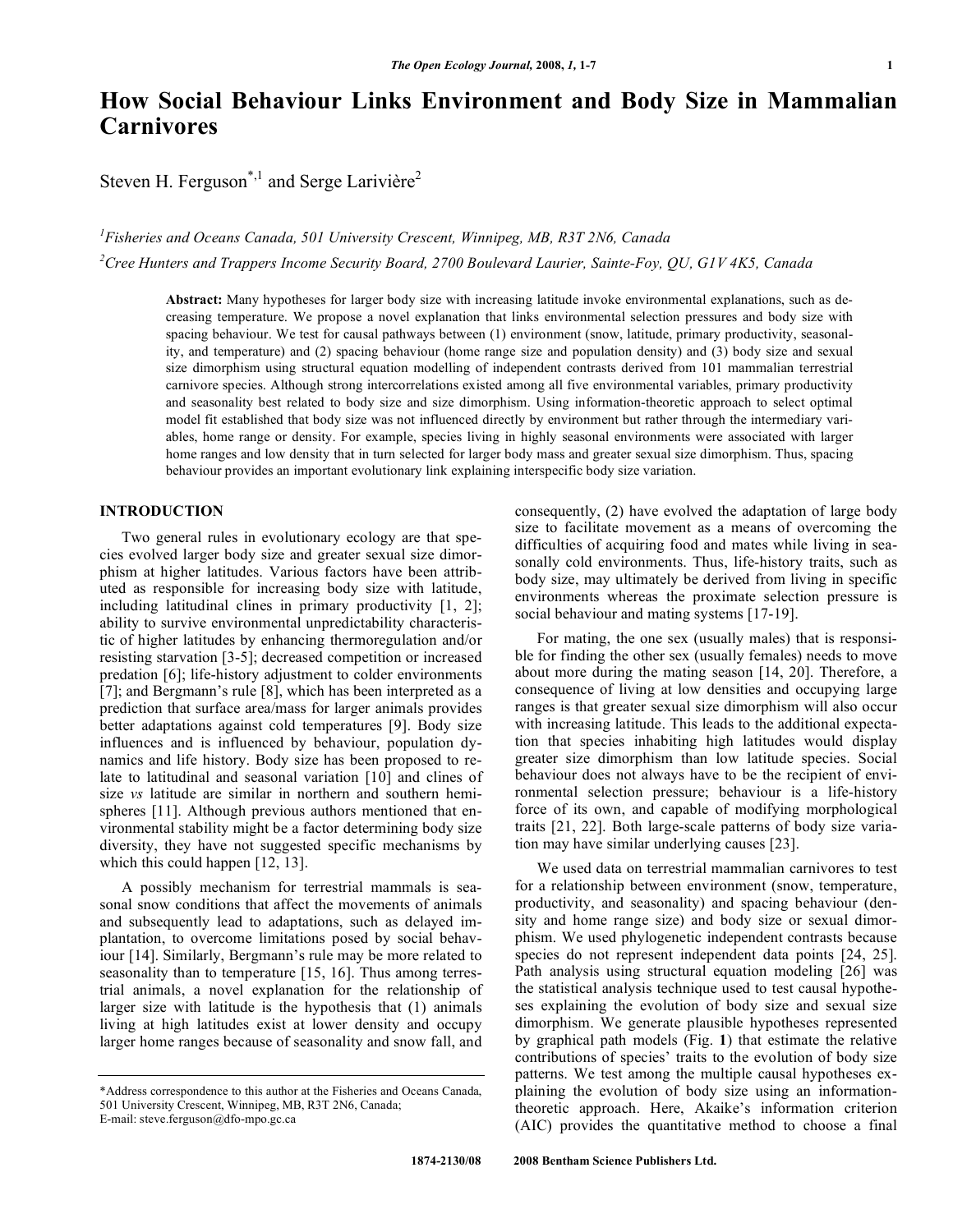model that has both simplicity and high predictive power [27].



**Fig. (1).** Hypothesized path models predicting the influence of environment (5 variables) on behaviour (population density, home range size) and body size/sexual size dimorphism. Environmental characteristics are the assumed explanatory causal pattern and subsequent tests assessed model fit with (solid lines) or without (dashed line) the intermediate social behaviour variables.

#### **MATERIALS AND METHODS**

#### **Data Sources**

 We obtained published data on species' traits from 8 families (of 12), 60 genera, and 101 species of terrestrial mammalian carnivores (e.g., *Mammalian Species* articles) [28]. We calculated an index of sexual size dimorphism as the ratio of male mass/female mass [29]. Data on density and home range of species were obtained from summary literature and means of population estimates were calculated for species. Summaries of population studies across a species' geographic range were used to represent species means although we recognize the assumptions inherent to this approach [30] and the bias in geographic distribution of species well enough studied to be included (e.g, 25% of species from southern hemisphere). We used the phylogenetic tree and branch lengths proposed by Bininda-Emonds [31] and the taxonomy of Wozencraft [32].

 Longitude and latitude of the midpoint of each species historical distribution was obtained using maps from *Mammalian Species* accounts and world maps [28]. We used the absolute values for latitude to compare similar latitude locations in the northern (positive;  $n = 90$ ) and southern (negative; n = 30) hemispheres. Environmental variables included seasonality, primary productivity, snow accumulation, and temperature, and were calculated using data from 13,332 weather stations distributed over the globe and then temporally averaged from 30-year normals and spatially interpolated to a regular grid of 1° by 1° latitude-longitude intervals [33]. Seasonality was calculated as the coefficient of variation of monthly  $(n = 12)$  values of actual evapotranspiration  $(mm·m<sup>-2</sup>)$  using a water budget analysis [34, 35]. Actual evapotranspiration generally increases with solar input, precipitation, and soil water holding capacity and is highly correlated with primary productivity [12, 36, 37]. Lieth's [38] algorithm was used to convert actual evapotranspiration to total net primary productivity  $(g \cdot m^{-2} \cdot y^{-1})$ . Larger primary productivity values and larger coefficients of variation indicated greater energy and seasonality within a species' geographic range, respectively.

#### **Statistical Analyses**

For all traits,  $log_{10}$ -transformed data distributions did not differ significantly from normality using Wilk-Shapiro normality test. Data points that vary with phylogenetic history violate the statistical assumption of independence and therefore require phylogenetic corrections [24]. Consequently, we used phylogenetically corrected analyses. Standardized independent contrasts were calculated by dividing the unstandardized contrast by the standard deviation [39] using the Phenotypic Diversity Analysis Program (PDAP version 5) PDTREE module [25, 40]. General linear models of standardized independent contrasts were forced through the origin. Diagnostic tests were used to determine if branch lengths were standardized properly and that the assumption of Brownian evolution was appropriate [41].

 Since the benefits of larger body size may be multiple [42, 43], we tested for relationships among the reduced variable set using the multiple hypothesis structure [44] of path analysis and structural equations [45]. An *a priori* path model approach was used to generate multiple models based on a proposed hypothesis and mechanistic understanding of relationships between variables (Fig. **1**). The logic for the selected models was to select a subset of best fit models that included (1) environment as the initial causal variable [14] and (2) body size or sexual dimorphism as the final outcome [46]. The social behaviour hypothesis was tested by comparing model fit between those models having spacing behaviour traits (home range and density) included as intermediate variables between 1 and 2 and those models that linked 1 and 2 directly. Fit was assessed according to the informationtheoretic approach (Akaike's information criterion).

 The adjusted trait values were used in model comparisons with the Covariance Analysis of Structural Equations (SAS 1999 Version 8.02; SAS Institute Inc, Cary: PROC CALIS). The variables are assumed to have an approximately multivariate normal distribution for the maximumlikelihood estimation procedure. The option NOINT was used to specify that no intercept be used in the linear equations as required with the use of phylogenetic independent contrasts [40]. The coefficients were parameterized using iterative normal-theory maximum likelihood.

 Model appropriateness was indicated by the following model information. The optimization parameters include the goodness-of-fit statistics, which indicate the appropriateness of the linear structural equation model for the given data set (covariance matrix). Chi-square measure is the likelihood ratio test statistic for the null hypothesis that the predicted matrix has specified model structure against the alternative that the matrix is unconstrained. The probability denotes the likelihood under the null hypothesis of obtaining a greater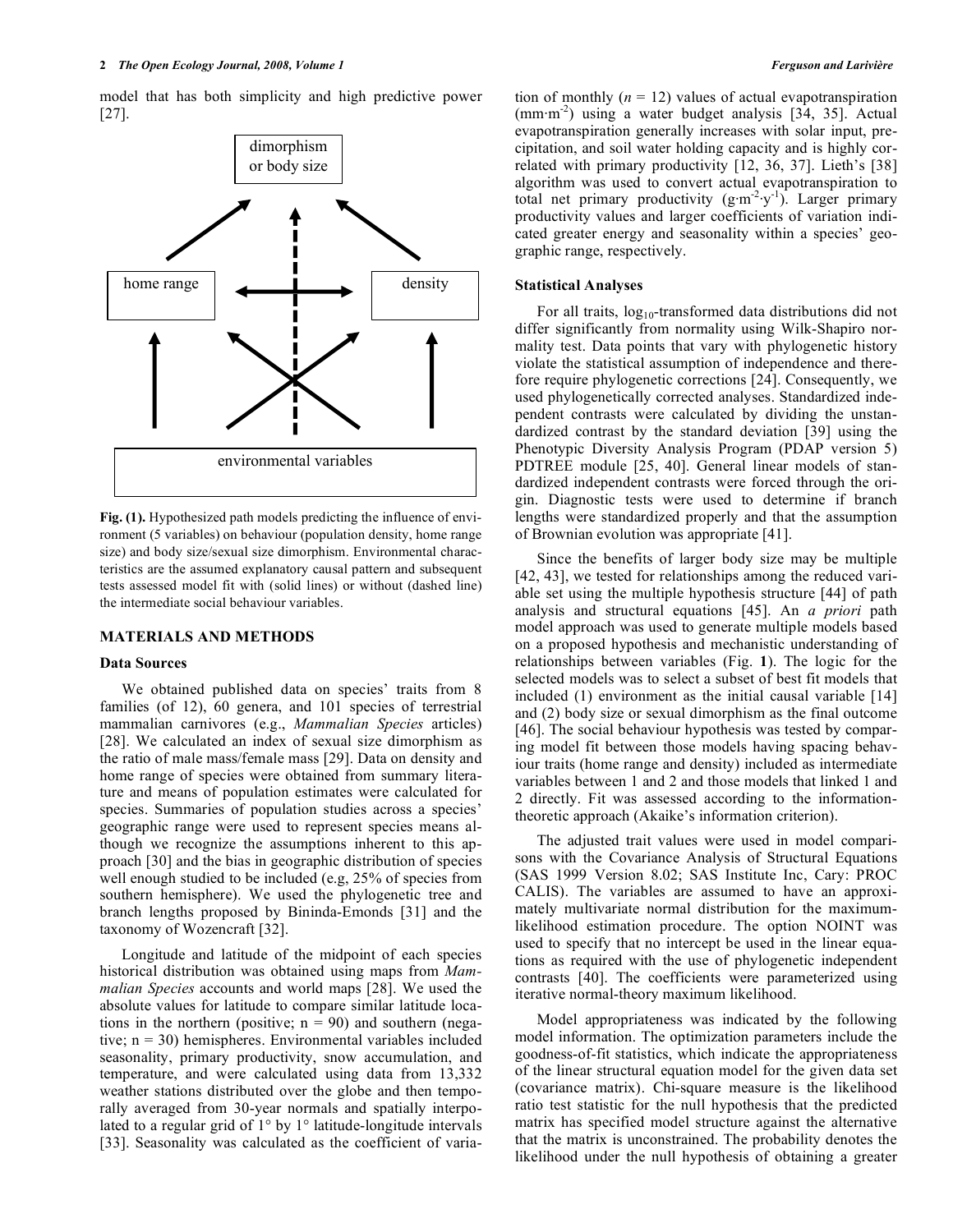Chi-square statistic and here, a larger *p* indicates better model fit. The Bayesian information criteria (BIC or Schwarz's information criterion; [47]) is similar to AIC and helps to determine the best number of parameters with the smallest value being considered more appropriate. For small sample sizes and with maximum–likelihood estimation, AIC is the preferred measure of model appropriateness [48]. Thus, statistically the model that yields the smallest value of BIC or AIC was considered best.

 All 40 models (20 for body size and 20 for dimorphism) were tested for absolute fit as well as relative fit by comparing models based on goodness-of-fit statistics [27]. Model comparisons were done using the Kullback-Leibler information approach with modified Akaike's Information Criterion for small samples  $[27]$ . AIC<sub>c</sub> was calculated as

$$
AIC_c = -2lnL(\Theta) - 2K + 2K(K+1)/(n - K - 1)
$$

where  $\ln L(\Theta)$  is the value of the maximized log-likelihood over the unknown parameters  $(\Theta)$  given the data and the model, *K* is the number of parameters, and *n* is the sample size. Akaike differences  $(\Delta_i)$  and normalized Akaike weights were calculated  $(w_i)$ . In general, where  $\Delta_i$  < 2.0, the models were considered to have substantial support [49].

# **RESULTS**

 Many of the independent contrast traits were correlated, particularly among the five environmental variables (Table **1**). Some relevant relationships included: male mass better related to sexual size dimorphism than female mass; density decreased and home range increased with body mass; and greater sexual size dimorphism was associated with greater snow on ground.

#### **Body Size Models**

 We tested for the directional cause and effect of environment, behaviour, and body size relationships among 20 separate models. Seven models were supported statistically based on the Kullback-Leibler information approach (Table **2**). For the body size model, the best cause and effect grouping of explanatory variables ( $\Delta$ <sub>i</sub> < 1.0) indicated relationships between primary productivity or seasonality, home range size or density, and body size (Fig. **2A**). Snow and latitude were adequate explanatory variables only with reduced model acceptance  $1.0 < \Delta_i < 2.0$  and having range or density as intermediate variables. For none of the seven acceptable pathways, did density significantly affect home range or home range affect density (i.e., only one intermediate variable was supported). In other words, either environment acted on home range and then body size or environment acted on density and then body size never did environment act on home range which acted on density which acted on body size.

 In the case of density, seasonality was negatively related to density and density was negatively related to body size. Thus, higher latitude and greater seasonality related to lower population density, which favored the evolution of larger

| <b>Trait</b>                | Female<br><b>Mass</b>     | Male<br>Mass             | Dimorphism               | Latitude                  | <b>Primary Pro-</b><br>ductivity | Temperature               | <b>Snow</b>               | <b>Seasonality</b>     | <b>Density</b>          |
|-----------------------------|---------------------------|--------------------------|--------------------------|---------------------------|----------------------------------|---------------------------|---------------------------|------------------------|-------------------------|
| Male mass                   | $+0.933$<br>0.0001<br>101 |                          |                          |                           |                                  |                           |                           |                        |                         |
| Dimorphism                  | $-0.045$<br>0.63<br>101   | 0.266<br>0.003<br>101    |                          |                           |                                  |                           |                           |                        |                         |
| Latitude                    | $+0.129$<br>0.16<br>101   | $+0.150$<br>0.10<br>101  | $+0.089$<br>0.33<br>101  |                           |                                  |                           |                           |                        |                         |
| <b>Primary Productivity</b> | $-0.028$<br>0.76<br>101   | $-0.018$<br>0.85<br>101  | $+0.018$<br>0.84<br>101  | $-0.749$<br>0.0001<br>101 |                                  |                           |                           |                        |                         |
| Temperature                 | $-0.142$<br>0.12<br>101   | $-0.170$<br>0.06<br>101  | $-0.122$<br>0.18<br>101  | $-0.596$<br>0.0001<br>101 | $+0.460$<br>0.0001<br>101        |                           |                           |                        |                         |
| Snow                        | $+0.035$<br>0.70<br>101   | $+0.104$<br>0.26<br>101  | $+0.265$<br>0.003<br>101 | $+0.468$<br>0.0001<br>101 | $-0.271$<br>0.003<br>101         | $-0.639$<br>0.0001<br>101 |                           |                        |                         |
| Seasonality                 | $+0.065$<br>0.48<br>101   | $+0.087$<br>0.34<br>101  | $+0.139$<br>0.13<br>101  | $+0.792$<br>0.0001<br>101 | $-0.782$<br>0.0001<br>101        | $-0.535$<br>0.0001<br>101 | $+0.521$<br>0.0001<br>101 |                        |                         |
| <b>Density</b>              | $-0.476$<br>0.0001<br>59  | $-0.490$<br>0.0001<br>59 | $-0.027$<br>0.84<br>59   | $-0.096$<br>0.47<br>59    | $+0.055$<br>0.68<br>59           | $+0.128$<br>0.33<br>59    | $-0.087$<br>0.51<br>59    | $-0.146$<br>0.27<br>59 |                         |
| <b>Home Range</b>           | $+0.502$<br>0.0001<br>70  | $+0.535$<br>0.0001<br>70 | $+0.137$<br>0.26<br>70   | $+0.137$<br>0.26<br>70    | $-0.134$<br>0.27<br>70           | $-0.245$<br>0.04<br>70    | $+0.129$<br>0.29<br>70    | $+0.191$<br>0.11<br>70 | $-0.376$<br>0.008<br>49 |

**Table 1. Correlation Matrix of Independent Contrasts for Nine Traits from 101 Carnivore Species. Pearson's Correlation Coefficient, Probability, Sample Size**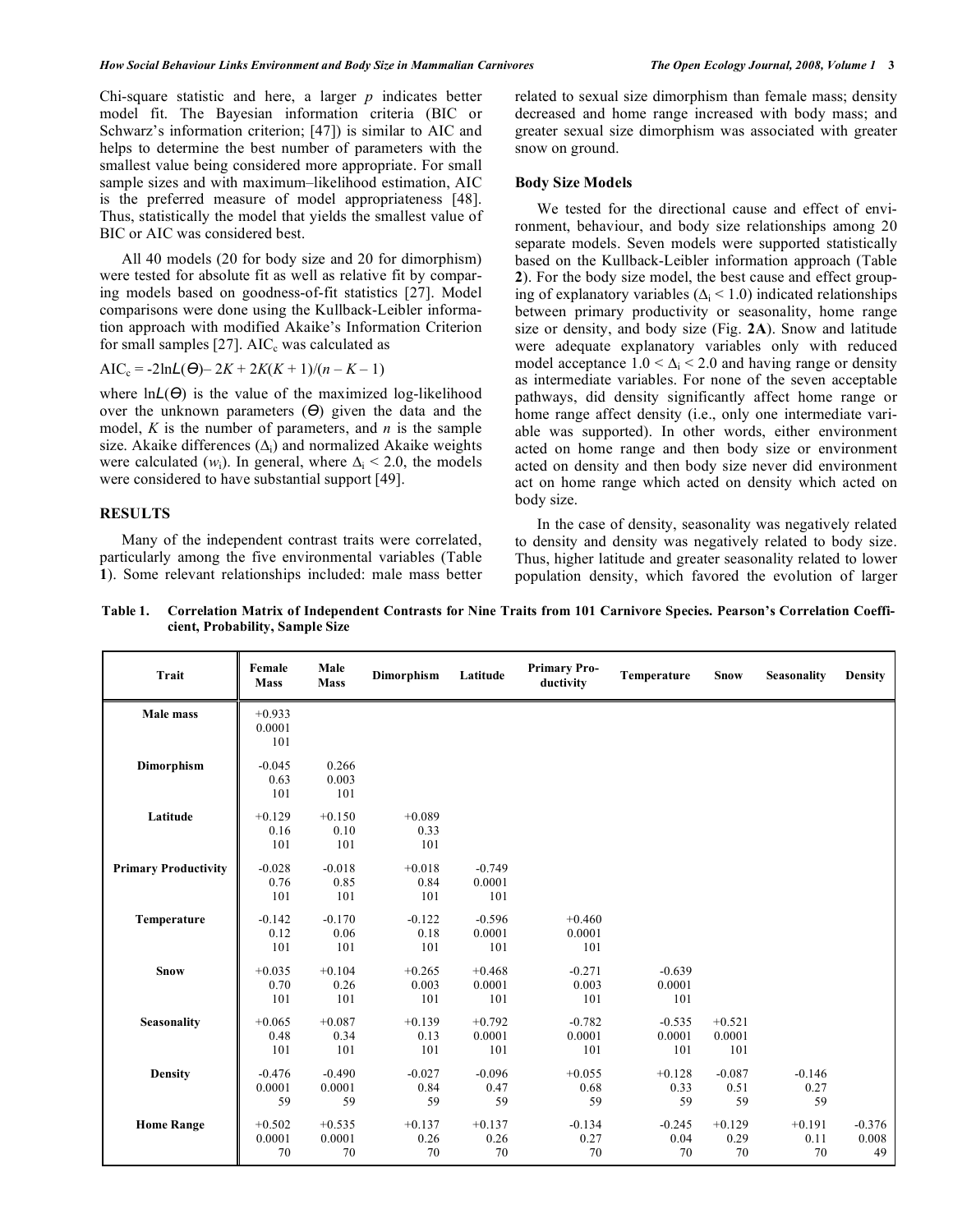| Table 2. Results from a Comparison of 40 Structural Equation Models Derived Using Data for 101 Species of Mammalian Carni- |  |  |  |
|----------------------------------------------------------------------------------------------------------------------------|--|--|--|
| vores                                                                                                                      |  |  |  |

| <b>Model Rank (Best to Worst)</b>                                  |       | Chi-Square | $\boldsymbol{p}$ | BIC     | $AIC_c$  | $\Delta_i$ AIC. | $W_i$  |  |  |
|--------------------------------------------------------------------|-------|------------|------------------|---------|----------|-----------------|--------|--|--|
| (A) Female Body Size Models:                                       |       |            |                  |         |          |                 |        |  |  |
| $pp \rightarrow range \rightarrow size$                            | 0.252 | 0.04       | 0.83             | $-4.20$ | $-1.61$  | 0.00            | 0.1475 |  |  |
| $season \rightarrow range \rightarrow size$                        | 0.253 | 0.06       | 0.80             | $-4.19$ | $-1.59$  | 0.02            | 0.1462 |  |  |
| $pp \rightarrow density \rightarrow size$                          | 0.228 | 0.16       | 0.69             | $-3.92$ | $-1.49$  | 0.12            | 0.1391 |  |  |
| $season \rightarrow density \rightarrow size$                      | 0.238 | 0.88       | 0.35             | $-3.20$ | $-0.78$  | 0.83            | 0.0974 |  |  |
| $snow \rightarrow range \rightarrow size$                          | 0.268 | 1.44       | 0.23             | $-2.81$ | $-0.212$ | 1.40            | 0.0733 |  |  |
| $lattice \rightarrow range \rightarrow size$                       | 0.270 | 1.68       | 0.195            | $-2.56$ | 0.028    | 1.64            | 0.0650 |  |  |
| $lattice \rightarrow density \rightarrow size$                     | 0.251 | 1.85       | 0.174            | $-2.23$ | 0.196    | 1.81            | 0.0598 |  |  |
| (B) Sexual Size Dimorphism Models:                                 |       |            |                  |         |          |                 |        |  |  |
| $pp \rightarrow range \rightarrow density \rightarrow dim$         | 0.100 | 3.93       | 0.269            | $-7.74$ | $-1.55$  | 0.00            | 0.253  |  |  |
| $season \rightarrow density \rightarrow dimorphism$                |       | 0.71       | 0.100            | $-3.37$ | $-0.95$  | 0.60            | 0.187  |  |  |
| $lat \rightarrow range \rightarrow density \rightarrow dimorphism$ |       | 4.69       | 0.200            | $-6.98$ | $-0.78$  | 0.77            | 0.172  |  |  |
| $snow \rightarrow density \rightarrow dimorphism$                  |       | 1.32       | 0.251            | $-2.76$ | $-0.34$  | 1.21            | 0.138  |  |  |

Only the models with substantial support are presented (see methods). (**A**) The two environment variables, seasonality (season) and primary productivity (pp) influenced body size via home range size and population density. (**B**) Environmental variables influences sexual size dimorphism (dim = male/female body mass) via home range size (range) and population density. Variables are standardized contrasts that control for phylogenetic effects.

Statistics used to assess model appropriateness:  $R^2$  estimates model explanatory power and were derived using general linear models. Chi-square measure is the optimum function value *F* multiplied by (*N*-1). A greater Chi-square statistic with a higher *p* value indicates a more reliable model. BIC = Bayesian information criteria (Schwarz's Information Crite $r = -2\log(E) + K^* \log(n)$ . AIC = second order Akaike information criteria (AIC = *n*  $\log(\sigma^2) + 2K$ ) is a general criterion for choosing the best number of parameters to include in a model. AIC<sub>c</sub> = bias adjusted AIC for small sample size = AIC+(2*K*(*K*+1)/(*n*-*K*-1) where *K* is the total number of estimated regression parameters including  $\sigma^2$  (no intercept) and *n* is sample size.  $\Delta_i$  = AIC differences computed as AIC<sub>i</sub> – AIC<sub>min</sub>. w<sub>i</sub> = exp(-1/2 $\Delta_i$ )/ $\sum$ exp(-1/2 $\Delta_i$ ).

body size. The explained variation  $(R^2)$  was consistent among body size models with approximately 25% of the variation explained  $(0.23 - 0.27)$ .

 In the case of home range, primary productivity was positively related to home range size while seasonality was negatively related, and home range size was positively related to body size. Thus, greater snow, at high latitudes, with low primary productivity, and high seasonality related to individuals occupying larger home ranges and this favored the evolution of larger body size. We tested for all pathways that started with environment as the cause and in no instance did temperature provide a significant model (results not shown).

## **Sexual Dimorphism Models**

 Of the 20 sexual dimorphism models tested, the three best causal grouping of variables ( $\Delta$ <sub>i</sub> < 1.0) indicated that the environment acted directly on density or indirectly through home range, which then influenced dimorphism (Fig. **2B**). Here, greater seasonality related to lower population density which related to greater sexual size dimorphism. Alternatively, living at high latitudes with low primary productivity related to individuals occupying large home ranges, which related to reduced population density and greater dimorphism.

 Two models were supported with lower acceptance criteria (1.0 <  $\Delta$ <sub>i</sub> < 2.0). One model indicated that snow on the ground directly influenced dimorphism with greater snowfall being correlated with greater dimorphism. In the other model, greater latitude was associated with greater range size

which in turn correlated with lower population density and then finally low density was associated with greater sexual size dimorphism. This latter model was the only complex (4 variable) model supported of the 40 models tested. In none of the pathways did temperature provide a statistically adequate explanation of the evolution of sexual size dimorphism. The explained variation  $(R^2)$  was approximately 10%  $(0.03 - 0.11)$  among size dimorphism models.

## **DISCUSSION**

 Here, we have formulated a novel hypothesis and provided evidence that environment may affect body size through the intermediate, social behaviour. Current evidence already suggests that Carnivora follow Bergmann's rule with greater body size associated with high latitudes [43, 50] and that evolution of body size and sexual size dimorphism in mammals is likely a result of multiple factors [46, 51]. Larger body size at northern latitudes (i.e., Bergmann's rule) was originally explained in terms of advantages for heat conservation [52]; but see [53]. However, non-physiological benefits of larger body size may include greater mobility and ability to range more widely to overcome local fluctuations in abundance of food and mates. For example, reproductive strategies may ultimately be derived from living in highlatitude environments but the proximate selection pressure is social behaviour and mating systems [14, 18, 54]. Indirectly we test whether body size and dimorphism evolve together and found that both responded to the same environmental pressures. Thus, these relationships support that both are under similar environmental selection pressure and may be responding to similar relationships [23].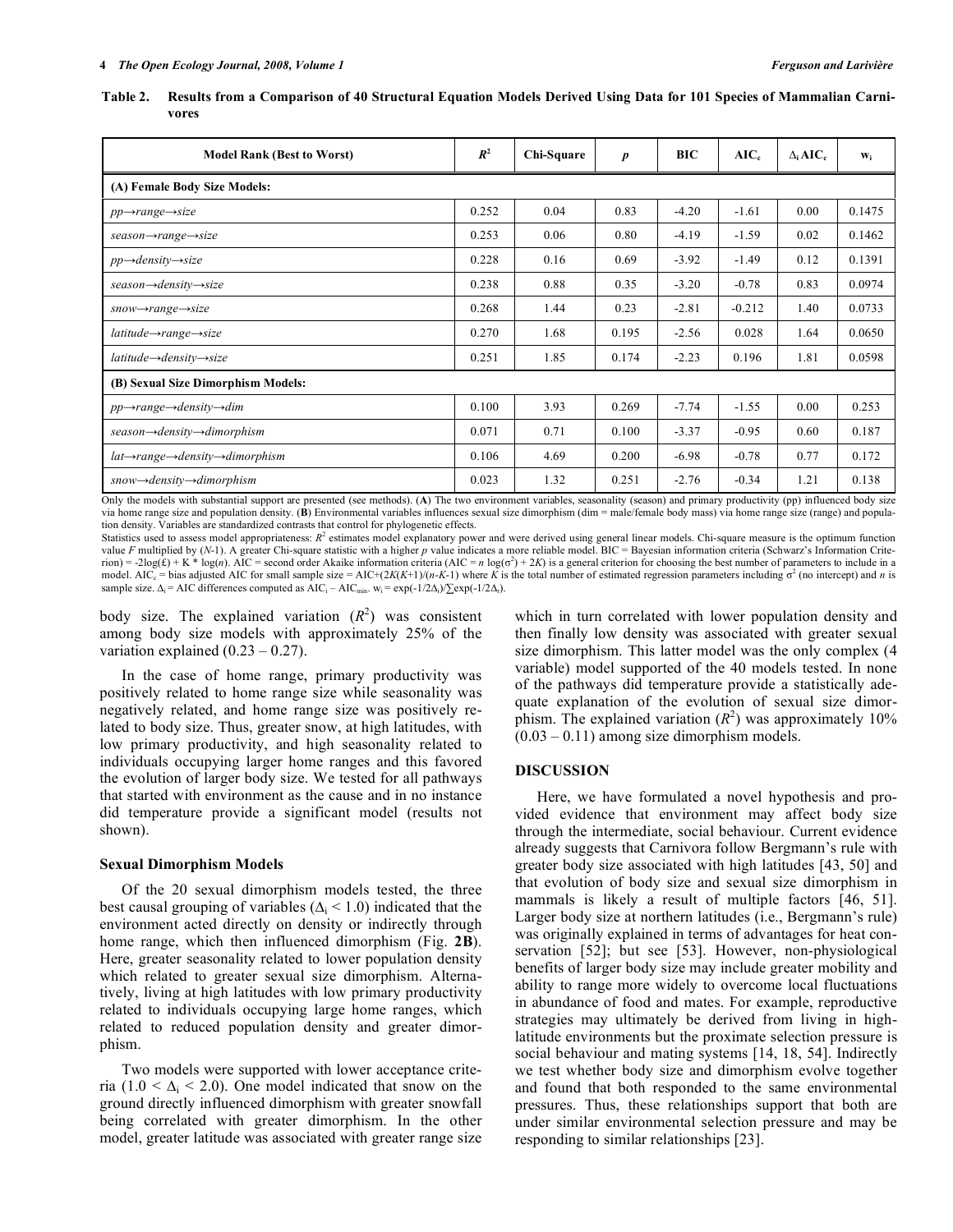

**Fig. (2).** Two structural equation models representing the relationships among explanatory variables influencing (**A**) body size and (**B**) sexual size dimorphism for 101 species of mammalian carnivores. Relationships shown were derived from models with  $\Delta_i$  < 1.0 (Table **2**). Arrows depict the proposed links between variables. Positive (+) and negative (-) parameterized regression coefficients are associated with each link (see Table 2 error terms =  $1 - R^2$ ).

 Our results suggest that a potential link between environmental selection pressures and body size both among (species) and within (intrasexual) is spacing behaviour. The evolution of larger body size with high-latitude environments provides for greater mobility as a means of overcoming spatio-temporal fluctuations in food and mate availability. For terrestrial mammals, greater mobility is beneficial to overcome seasonal fluctuations in food availability and larger body size may ameliorate the costs associated with travel through the season of snow and ice. In high latitude environments, accumulation of snow during winter increases relative locomotory costs [55, 56], and may reduce movement distances or exact an energetic cost. Similarly, areas of greater seasonality, e.g., fluctuations in ice, are associated with large home ranges [57, 58]. Not surprising, home range scales with body mass for a wide range of taxonomic groups, including carnivores [4, 57, 59-62]. The link between body size and mobility is evidenced by the positive correlation between body sizes and both home range size and dispersal distance [63]. Thus, greater body size may have evolved in high latitude environments to reduce locomotory costs and allow travel over large distances in areas of dispersed and/or reduced food availability, particularly during winter and with snow cover.

 A latitudinal gradient results in greater temporal fluctuations at high latitudes [64] and increased randomness [65, 66]. Similarly, seasonality has been shown to influence sexual size dimorphism through its effect on the distribution and abundance of resources, both food and mates [10, 67]. In the current analysis, terrestrial mammalian carnivores were characterized by (1) greater relative body size with greater mobility (larger home ranges) and lower population density; (2) higher latitude and greater seasonality reduced population density, which increased body size; (3) higher latitude and lower primary productivity increased home range size, which favoured larger body size; and (4) body size was not influenced by temperature either directly or through spacing behaviour.

 Additionally, increased mobility associated with larger size may facilitate mate searching, influence mate choice, and ultimately select for different mating systems. Here, the evolution of larger body size was related to the increased likelihood of greater sexual dimorphism in size, a relationship referred to as "Rensch's rule" [67-70] but see [71] and was best associated with primary productivity and seasonality [15, 72]. Most carnivores (95 of 109; 8 females larger and 6 monomorphic) are male-biased sexually dimorphic (males larger than females [28]. Structural equation modelling indicated that (1) changes in sexual size dimorphism occurred *via* the intermediates of home range or density but not both, (2) density decreased with seasonality causing greater dimorphism, (3) greater latitude and lower primary productivity resulted in greater home range, which resulted in lower population density, which resulted in greater dimorphism, and (4) temperature did not affect spacing or dimorphism. Sexual dimorphism among mammalian carnivores has been related to mating systems [28] with polygynous species associated with greater latitude  $(45^{\circ})$  relative to monogamous (34°) or multi-male mating species (29°). Polygynous species had a mean male/female body mass ratio of 4.01; species with monogamous mating system had a mean ratio of 1.15; and multi-male species a mean of 1.33.

 One mechanistic explanation for why home range size links seasonality with body size is that the allometric relationship of home range size  $(1.0)$  [73] and density  $(0.75)$  [74, 75] increase at different rates (body mass exponents) resulting in greater overlap of individuals within populations for larger bodied species [76]. Hence, the evolution of large bod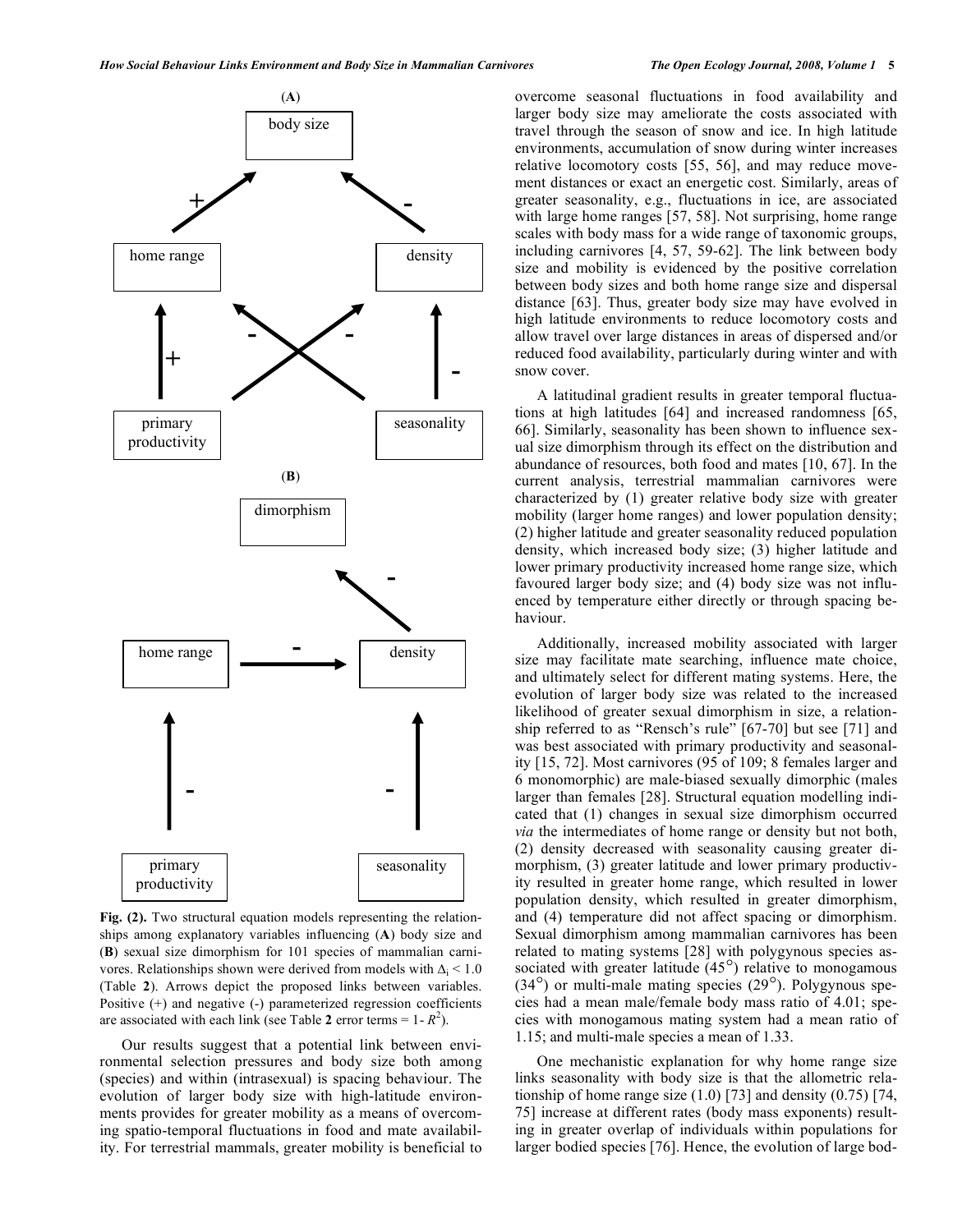ied males with latitude may be for the selective advantages afforded by greater mobility and increased opportunities for mating [20, 77]. For most species, mating and spacing systems covary with ecological conditions [78], especially with local density. For example, male mating system depends on female dispersion, which itself depends on resource dispersion and predation [79-81]. The effects of environmental selection pressure and evolution of sociality leading to sexual dimorphism has been postulated for ungulates [51, 82]. For example, high population density affects food availability and subsequently growth rates which likely affect males and females differentially [67]. Similarly, population density will affect the contact between individuals influencing mating synchrony which can affect polygyny and degree of sexual size dimorphism [46]. However, population adjustments connecting environment and body size are proximate mechanisms that occur at the individual-population level, whereas our current analysis refers to ultimate explanations (evolutionary why questions) that emerge at the species level.

 Natural selection acts to adapt life histories to particular environmental selection pressures. However, environment may act on certain life history parameters that then cause a mosaic shift in a suite of parameters. We substantiated previous research that illustrates the importance of energy (primary productivity) and variation in the distribution of energy (e.g., seasonality as temporal distribution) as predominant environmental characteristics influencing evolution ([83-86]. Knowledge of life-history evolution has progressed to the stage whereby evolutionary ecology can ask how these multiple interactions occur. Environmental seasonality has been proposed as an important selection pressure on animals occupying northern environments [4, 87-89]. Here, carnivores in more seasonal high latitude environments have tended to evolve to greater body size and to greater sexual size dimorphism. Selection pressures associated with the unpredictability of high-latitude environments may have (1) favoured terrestrial mammalian carnivores occupying larger home ranges and living at lower density relative to animals living in less variable environments and (2) species living at low densities and having to roam over large areas evolved greater relative body size and/or male size to counter the difficulty of finding food and mates, respectively. Presumably, large body size facilitates greater movement distances and ease of locomotion in winter through snow in terrestrial environments and selection for greater body mass in these environments is stronger for males.

## **ACKNOWLEDGEMENTS**

 NSERC Discovery Grants provided funding for both authors. Three anonymous reviewers provided valuable assistance.

#### **REFERENCES**

- [1] Rosenzweig ML. Net primary productivity of terrestrial communities: prediction from climatological data. Am Nat 1968; 102: 67-74.
- [2] Geist V. Bergmann's rule is invalid. Can J Zool 1987; 65: 1035-8.
- [3] Calder WA III. Ecological scaling: mammals and birds. Ann Rev Ecol Sys 1983; 14: 213-30.
- [4] Lindstedt SL, Boyce MS. Seasonality, fasting endurance, and body size in mammals. Am Nat 1985; 125: 873-8.
- [5] Dunbrack RL, Ramsay MA. The allometry of mammalian adaptations to seasonal environments: a critique of the fasting endurance hypothesis. Oikos 1993; 66: 336-342.
- [6] Ashton KG, Tracy MC, de Queiroz A. Is Bergmann's rule valid for mammals? Am Nat 2000; 156: 390-415.
- [7] Angilletta MJ Jr, Nieiarowski PH, Dunham AE, Leachè AD, Porter WP. Bergmann's clines in ectotherms: illustrating a life-history perspective with Sceloporine lizards. Am Nat 2004; 164: E168- E183.
- [8] Bergmann C. Ueber di Verhaeltnisse der Waermeoekonomie der Thiere zu ihrer Groesse. Goettinger Studien 1847; 1: 595-708.
- [9] McNab BK. On the comparative ecological and evolutionary significance of total and mass-specific rates of metabolism. Physiol Biochem Zool 1999; 72: 642-4.
- [10] Isaac JL, Johnson CN. Sexual dimorphism and synchrony of breeding: variation in polygyny potential among populations in the common brushtail possum, Trichosurus vulpecula. Behav Ecol 2003; 14: 818-22.
- [11] Graves GR. Bergmann's rule near the equator: latitudinal clines in body size of an Andean passerine bird. Proc Natl Acad Sci USA 1991; 88: 2322-5.
- [12] Currie DJ. Energy and large-scale patterns of animal species and plant species richness. Am Nat 1991; 137: 27-49.
- [13] Badyaev AV. Altitudinal variation in sexual dimorphism: a new pattern and alternative hypotheses. Behav Ecol 1997; 8: 675-90.
- [14] Ferguson SH, Higdon JW, Larivière S. Does seasonality explain the evolution and maintenance of delayed implantation in the family Mustelidae (Mammalia: Carnivora)? Oikos 2006; 114: 249-56.
- [15] Quin DG, Smith AP, Norton TW. Eco-geographic variation in size and sexual dimorphism in sugar gliders (Marsupialia: Petauridae). Aust J Zool 1996; 44: 19-45.
- [16] Partridge L, Barrie B, Fowler K, French V. Evolution and development of body size and cell size in *Drosophila melanogaster* in response to temperature. Evolution 1994; 48: 1269-76.
- [17] Fischer AG. Latitudinal variations in organic diversity. Evolution 1960; 14: 64-81.
- [18] Bennet PM, Owens IPF. Evolutionary ecology of birds: life histories, mating systems, and extinction. Oxford: Univ Press; 2002.
- [19] Badyaev AV, Hill GE. Avian sexual dichromatism in relation to phylogeny and ecology. Ann Rev Ecol Evol Syst 2003; 34: 27-49.
- [20] Andersson M. Sexual selection. Princeton: Univ Press; 1994. Sims K. In: Brooks R, Maes P, Eds. Artificial Live IV; MIT Press 1994; 28-39.
- [22] Arnqvist G, Danielsson I. Copulatory behaviour, genital morphology, and male fertilization success in water striders. Evolution 1999; 53: 147-56.
- [23] Blanckenhorn WU, Stillwell RC, Young KA, Fox CW, Ashton KG. When Rensch meets Bergmann: does sexual size dimorphism change systematically with latitude? Evolution 2006; 60: 2004-11.
- [24] Harvey PH, Pagel MD. The comparative method in evolutionary biology. Oxford: Univ Press; 1991.
- [25] Garland T Jr, Dickerman AW, Janis CM, Jones JA. Phylogenetic analysis of covariance by computer simulation. Syst Biol 1993; 42: 265-92.
- [26] Shipley B. Cause and correlation in biology: a user's guide to path analysis, structural equations and causal inference. Cambridge: Cambridge Univ Press; 2000.
- [27] Burnham KP, Anderson DR. Model selection and multimodel inference: a practical information-theoretic approach. Springer; 2002.
- [28] Ferguson SH, Larivière S. Are long penis bones an adaptation to high latitude snowy environments? Oikos 2004; 105: 255-67.
- [29] Cox RM, Skelly SL, John-Alder HB. A comparative test of adaptive hypotheses for sexual size dimorphism in lizards. Evolution 2003: 57: 1653-69.
- [30] Gaston KJ, Blackburn TM. Global Scale Macroecology: Interactions between Population Size, Geographic Range Size and Body Size in the Anseriformes. J Anim Ecol 1996; 65: 701-14.
- [31] Bininda-Emonds ORP, Gittleman JL, Purvis A. Building large trees by combining phylogenetic information: a complete phylogeny of the extant Carnivora (Mammalia). Biol Rev 1999; 74: 143-75.
- [32] Wozencraft WC. In: Wilson DE, Reeder DM, Eds. Mammal species of the world: a taxonomic and geographic reference. Smithsonian Press 1993; 279-348.
- [33] Willmott CJ, Rowe CM, Mintz Y. Climatology of the terrestrial seasonal water cycle. J Climat 1985; 5: 589-606.
- [34] Thornthwaite CW. An approach toward a rational classification of climate. Geogr Rev 1948; 38: 55-69.